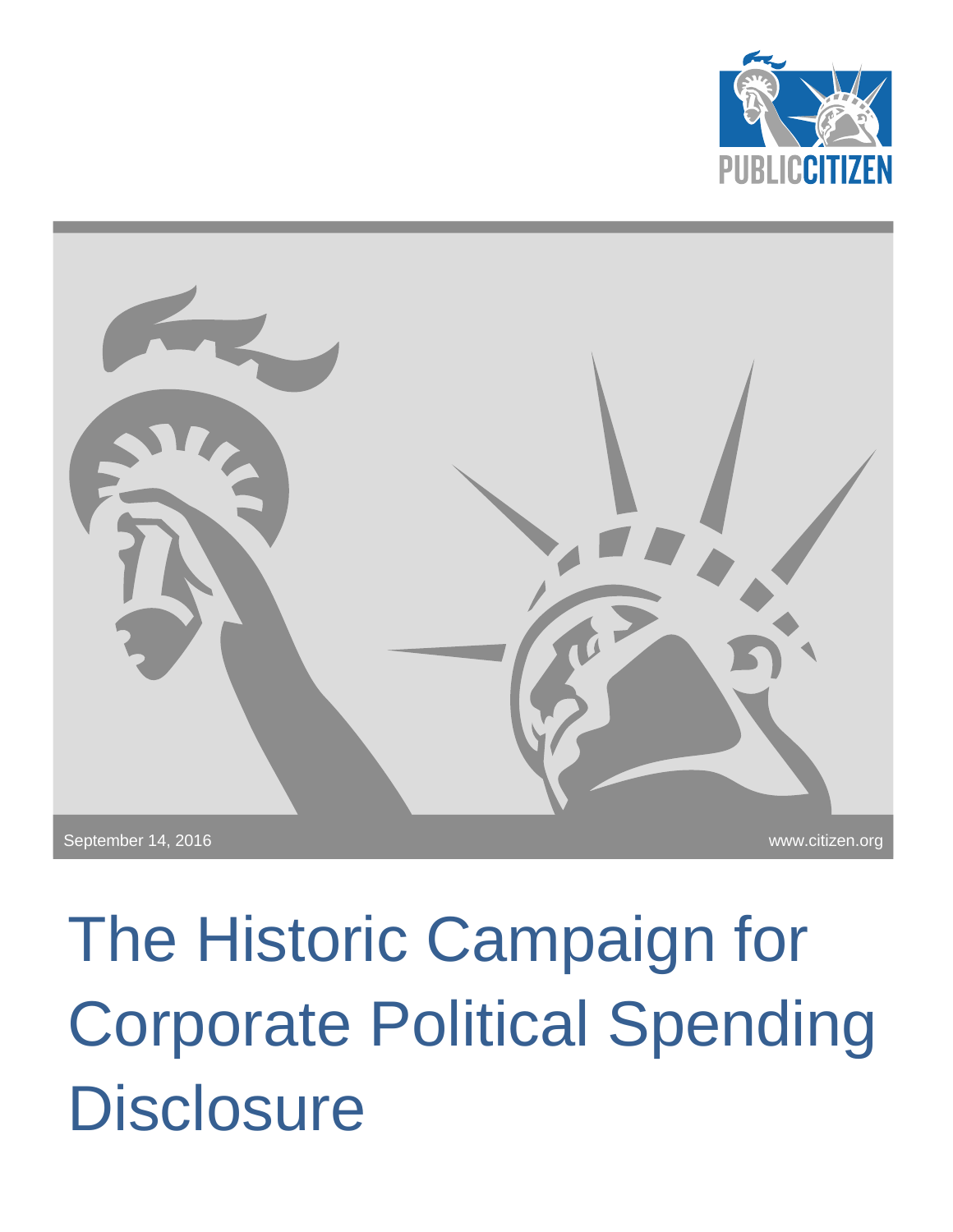#### **Acknowledgments**

This report was written by Lisa Gilbert, director of the Congress Watch division of Public Citizen, and Congress Watch democracy associate Rachel Curley.

#### **About Public Citizen**

Public Citizen is a national non-profit organization with more than 350,000 members and supporters. We represent consumer interests through lobbying, litigation, administrative advocacy, research, and public education on a broad range of issues including consumer rights in the marketplace, product safety, financial regulation, worker safety, safe and affordable health care, campaign finance reform and government ethics, fair trade, climate change, and corporate and government accountability.



© 2016 Public Citizen.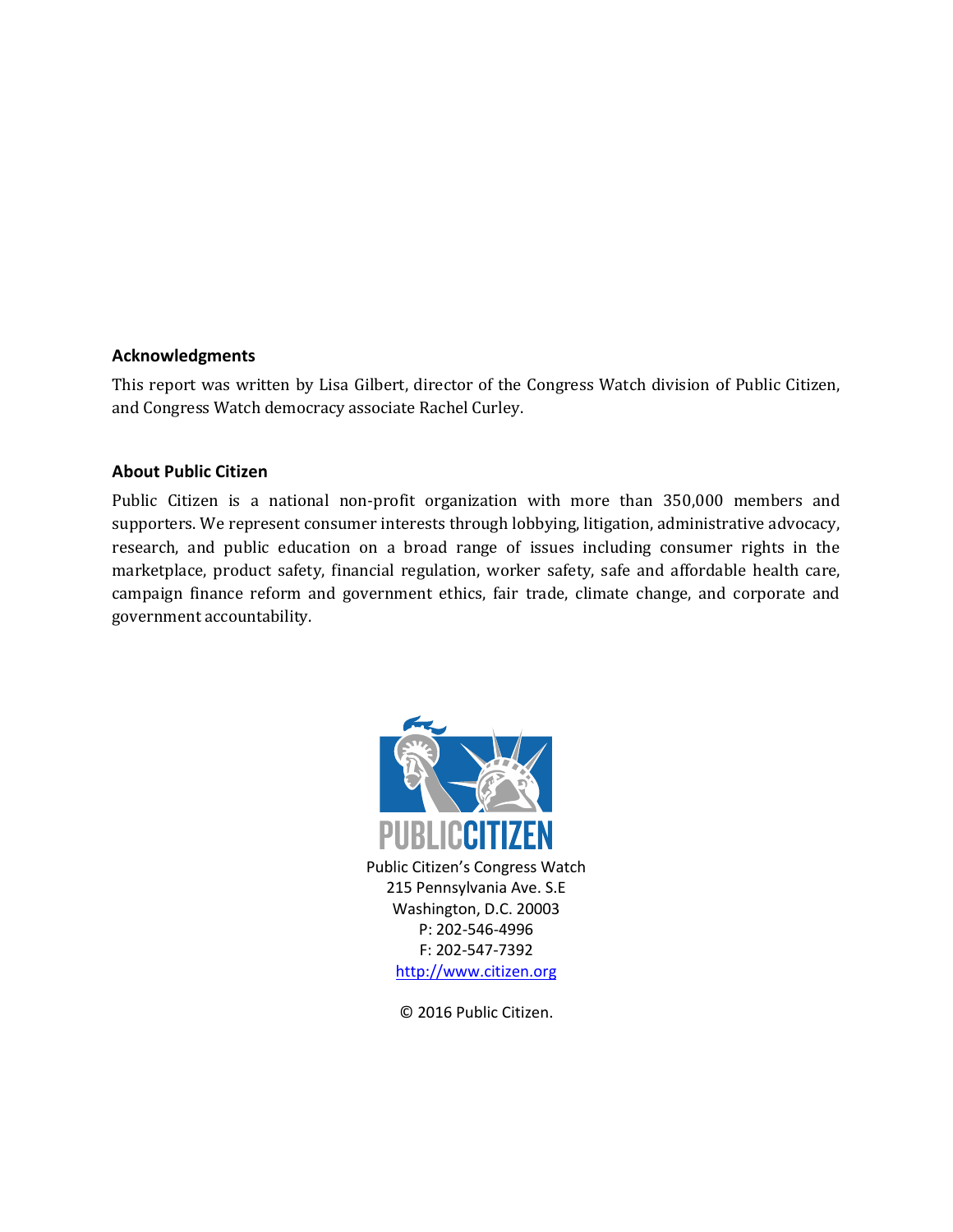Since the U.S. Supreme Court's decision in *Citizens United v. FEC* came down in 2010, corporations have been allowed to spend unlimited undisclosed amounts of money to influence American elections and in turn affect policy outcomes. Noting the danger of "dark money" for both American democracy and the shareholders of the companies that are spending in secret, a strong coalition of diverse allies have been working together since the decision to bring corporate spending in politics into the light.

# **BACKGROUND**

In 2011 a bipartisan committee of leading corporate and securities law professors filed the first petition requesting a rulemaking at the U.S. Securities and Exchange Commission (SEC) requiring all public companies to disclose their political expenditures.<sup>1</sup> This rulemaking was placed on the agency's agenda in 2013 by the agency's former chair Mary Schapiro, but it was removed by the current chair Mary Jo White in 2014. Additional obstruction occurred when Congressional Republicans inserted a policy rider into the past two appropriations bills that prohibits the SEC from finalizing--though not from working on--the rule.

Since the original petition was filed, the Corporate Reform Coalition (which is co-chaired by Public Citizen, and made up of more than 85 allied investors, non-governmental organizations, academics, investor advisors, and securities experts) has worked with numerous allies to publicize the rulemaking, and as a result 1.2 million comments on the petition<sup>2</sup>, an all-time record, have come into the SEC. In addition, more than 500 stories<sup>3</sup> have been written about the need for the rulemaking in the press including in the New York Times, Wall Street Journal, Washington Post, and Bloomberg; the effort has garnered powerful champions on Capitol Hill who are working to ensure the rulemaking is not obstructed; and an additional 20,000 comments supporting political spending disclosure have come into the agency, first as comments to their "Disclosure Effectiveness" review process,<sup>4</sup> and then to the agency's S-K concept release.<sup>5</sup>

<sup>1</sup> *Committee on Disclosure of Corporate Political Spending Petition for Rulemaking*, U.S. SECURITIES AND EXCHANGE COMMISSION, <http://bit.ly/2ctSUiS> (August 3, 2011).

<sup>2</sup> *Comments on Rulemaking Petition: Petition to require public companies to disclose to shareholders the use of corporate resources for political activities*, U.S. SECURITIES AND EXCHANGE COMMISSION, <http://bit.ly/2cGUr9G> (viewed on September 7, 2016).

<sup>3</sup> *Corporate Political Spending in the News*, CORPORATE REFORM COALITION[, http://bit.ly/2bWOOmK](http://bit.ly/2bWOOmK) (viewed on September 8, 2016).

<sup>4</sup> *Comments on Disclosure Effectiveness,* U.S. SECURITIES AND EXCHANGE COMMISSION,<http://bit.ly/2cebA8x> (viewed on September 7, 2016).

<sup>5</sup> *Comments on Concept Release: Business and Financial Disclosure Required by Regulation S-K*, U.S. SECURITIES AND EXCHANGE COMMISSION[, http://bit.ly/2cgsuTZ](http://bit.ly/2cgsuTZ) (viewed on September 8, 2016).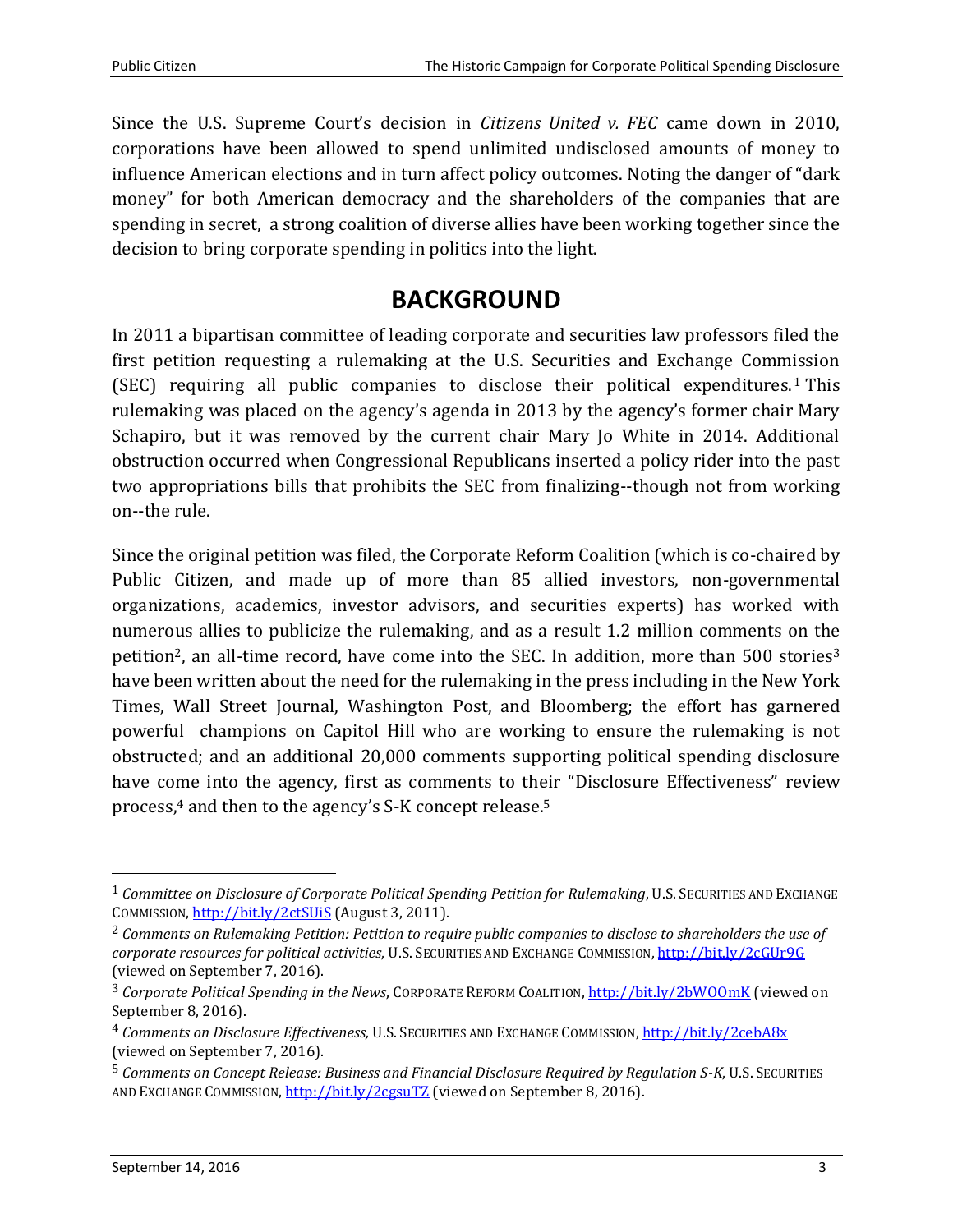## **Why Disclosure Is Important**

The Supreme Court's decision to give corporations the right under the First Amendment to spend unlimited funds from their corporate treasuries to support or attack candidates is troubling for several reasons, and investors concerned about the value of their investments and citizens concerned about the future of American democracy are looking to the SEC to take the action that so many investors have demanded and require disclosure of political spending.

In the electoral arena, this decision has brought a flood of new money into elections, ratcheting up the cost of campaigns and increasing the time and resources needed for fund raising. In the legislative arena, the mere threat of unlimited corporate political spending gives corporate lobbyists a large club to wield when lobbying lawmakers, and makes it harder for legislators to vote their conscience.

In corporate governance, there are no rules or procedures established in the United States to ensure that shareholders – those who actually own the wealth of corporations – are informed of, or have the right to approve, decisions on spending their money on politics. Investors want more disclosure in order to make sound investment decisions.

Responsible corporate governance requires the involvement of informed shareholders and is not a partisan issue. Holding management accountable and ensuring that political spending decisions are made transparently and in pursuit of sound business is important for both the market and for democracy.

Beyond investors, regular Americans concerned about the current course of our democracy are tired of not knowing who is really bankrolling elections. Polls show that two-thirds of Americans are dissatisfied<sup>6</sup> with the outsized influence of corporations in America and 88% of Democratic and Republican primary voters<sup>7</sup> think that the SEC, the government agency charged with protecting the markets and investors, should require public corporations to disclose their political spending to their shareholders and the public.

## **The Initial Petition**

On August 3, 2011, the Committee on Disclosure of Corporate Political Spending, which was composed of ten academics whose teaching and research focused on corporate and securities law, submitted a petition for a rulemaking to the SEC that would require public

<sup>6</sup> Lydia Saad, Frank Newport and Jeffrey M. Jones, *The 2016 State of the Union: Considering the Public's Opinion, GALLUP* (January 15, 2016), [http://bit.ly/2cGTIWc.](http://bit.ly/2cGTIWc)

<sup>7</sup> *Polling*, CORPORATE REFORM COALITION[, http://bit.ly/2cpHY75](http://bit.ly/2cpHY75) (September 23, 2015).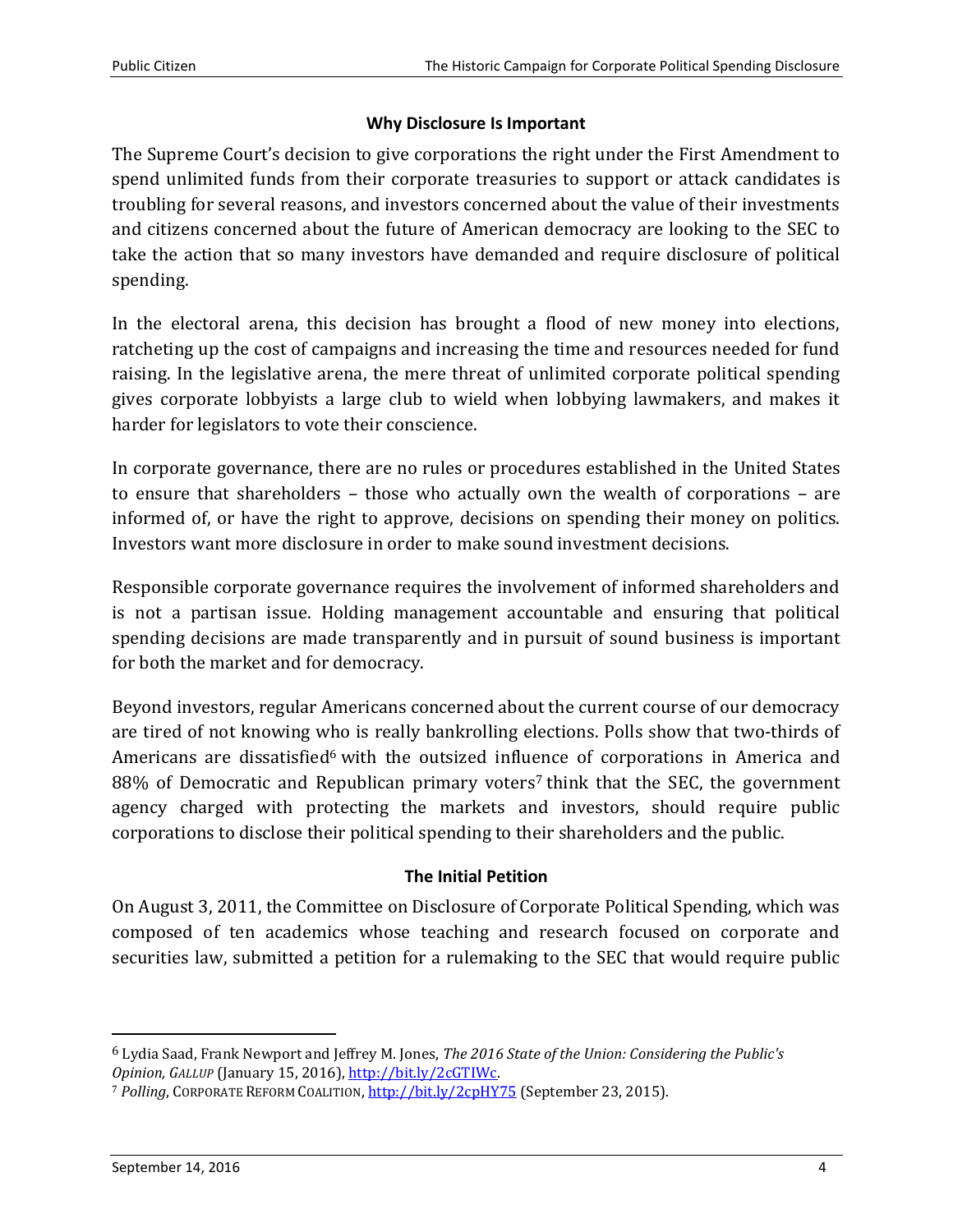companies to disclose to shareholders the use of corporate resources for political activities.<sup>8</sup>

The Committee included the following experts:

- Lucian A. Bebchuk, William J. and Alicia Townsend Friedman Professor of Law, Economics and Finance at Harvard Law School
- Bernard S. Black, Chabraja Professor, Northwestern University Law School and Kellogg School of Management
- John C. Coffee, Jr., Adolf A. Berle Professor of Law at Columbia Law School
- James D. Cox, Brainerd Currie Professor of Law at Duke Law School
- Ronald J. Gilson, Charles J. Meyers Professor of Law and Business, Stanford Law School, and the Marc & Eva Stern Professor Law and Business, Columbia Law School
- Jeffrey N. Gordon, Alfred W. Bressler Professor of Law at Columbia Law School
- Henry Hansmann, Oscar E. Ruebhausen Professor of Law at Yale Law School
- Robert J. Jackson, Jr., Associate Professor of Law at Columbia Law School
- Donald C. Langevoort, Thomas Aquinas Reynolds Professor of Law at Georgetown Law School
- Hillary Sale, Walter D. Coles Professor of Law and Professor of Management, Washington University in St. Louis School of Law.

In the petition, the authors appeal to the agency's history of adapting to changing investor needs. They argue that in this case, investors are becoming increasingly interested in disclosure of a company's political spending. Many companies are, in fact, choosing to voluntarily disclose their political contributions based on this trend. Additionally, the authors lay out the case for how important disclosure is for corporate accountability mechanisms. Finally, the petition defers to the agency's capabilities of formulating the best parameters for the rule, but the authors offer preliminary suggestions for the rulemaking.

# **The Support**

Since the petition was submitted, there has been insufficient movement at the agency, prompting a strong coalition of stakeholders to ramp up the pressure on key decision makers at the agency.

 $\overline{a}$ 

<sup>8</sup> *Committee on Disclosure of Corporate Political Spending Petition for Rulemaking*, U.S. SECURITIES AND EXCHANGE COMMISSION,<http://bit.ly/2ctSUiS> (August 3, 2011).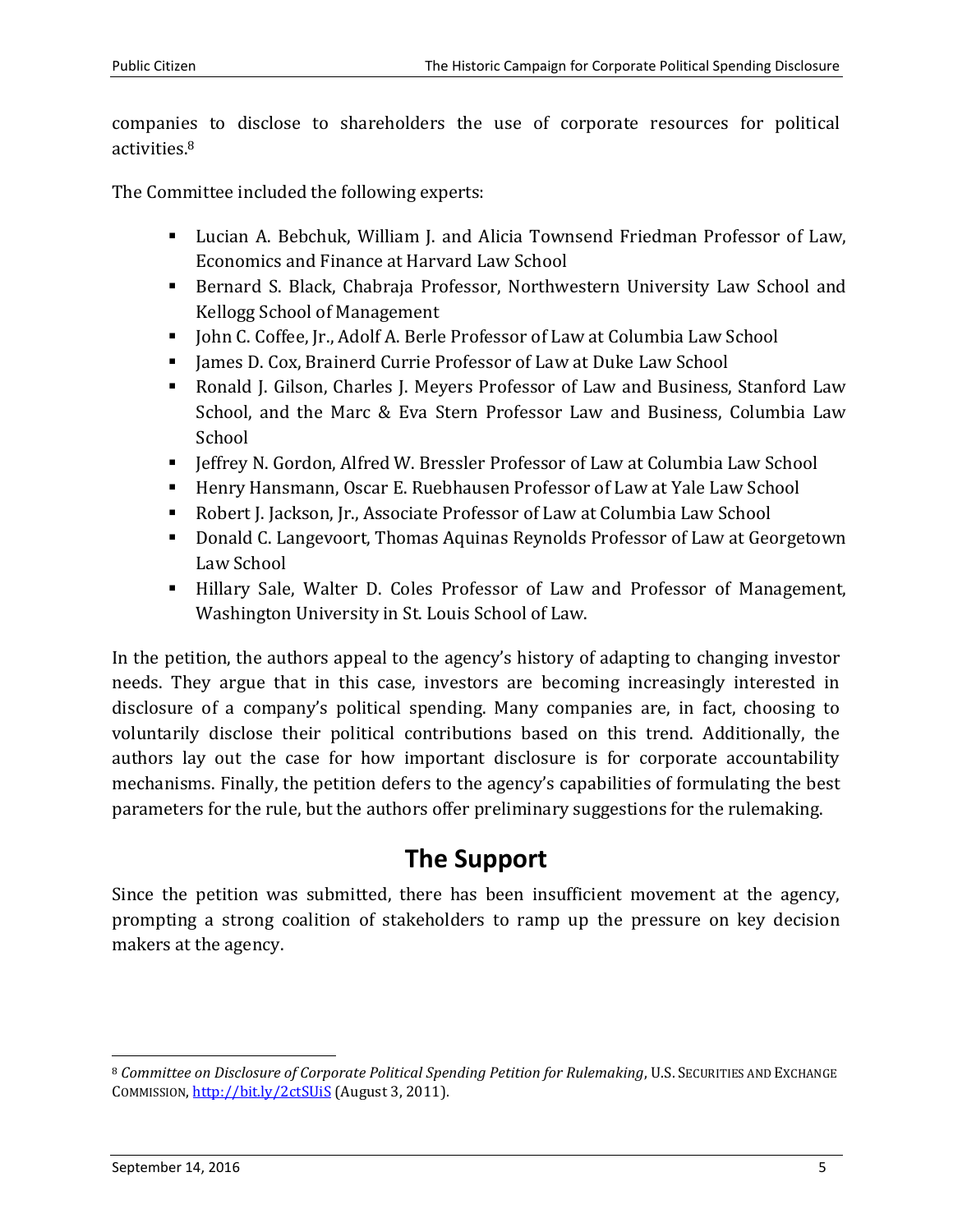## **Unprecedented 1.2 Million Comments**

The historic 1.2 million comments<sup>9</sup> the agency has received on this rulemaking petition shows the clear flaws in the agency's proposition that investors don't want more transparency of political spending. Of the robust list of stakeholders that have submitted some highlights are:

- **John C. Bogle, founder and former CEO of the Vanguard Group**<sup>10</sup>
- Reps. Mike Capuano (D-Mass.), Chris Van Hollen (D- Md.) and 68 other members of the U.S. House of Representatives  $<sup>11</sup>$ </sup>
- Sens. Elizabeth Warren (D-Mass.), Robert Menendez (D-N.J.), Jeff Merkley (D-Ore.), and 15 other U.S. Senators $^{12}$
- Five state treasurers including Janet Cowell, North Carolina State Treasurer; Seth Magaziner, Rhode Island State Treasurer; James McIntire, Washington State Treasurer, Beth Pearce, Vermont State Treasurer; and Ted Wheeler, Oregon State Treasurer <sup>13</sup>
- The Maryland State Retirement Agency<sup>14</sup> and the New York State Comptroller<sup>15</sup>
- US SIF: The Forum for Sustainable and Responsible Investment and a group of Investment professionals, including mutual fund and other institutional asset managers, foundations, religious investors, and financial planners from organizations managing more than \$690 billion in assets<sup>16</sup>
- 79 foundations including the Carnegie Corporation of New York, Rockefeller Brothers Fund, Ford Foundation, and the Nathan Cummings Foundation<sup>17</sup>
- Amalgamated Bank<sup>18</sup>

l

<sup>9</sup> *Comments on Rulemaking Petition: Petition to require public companies to disclose to shareholders the use of corporate resources for political activities*, U.S. SECURITIES AND EXCHANGE COMMISSION, <http://bit.ly/2cGUr9G> (viewed on September 7, 2016).

<sup>10</sup> Comments of John C. Bogle to the U.S. Securities and Exchange Commission regarding the rulemaking petition 4-63[7 http://bit.ly/2cGv5rs.](http://bit.ly/2cGv5rs)

<sup>11</sup> Comments of 70 members of the U.S. House of Representatives to the U.S. Securities and Exchange Commission regarding the rulemaking petition 4-63[7 http://bit.ly/2c8XK5K.](http://bit.ly/2c8XK5K)

<sup>12</sup> Comments of 17 U.S. Senators to the U.S. Securities and Exchange Commission regarding the rulemaking petition 4-63[7 http://bit.ly/2c1vHGq.](http://bit.ly/2c1vHGq)

<sup>13</sup> Comments of the North Carolina, Rhode Island, Washington, Vermont, and Oregon State Treasurers to the U.S. Securities and Exchange Commission regarding the rulemaking petition 4-63[7 http://bit.ly/2cmcdyG.](http://bit.ly/2cmcdyG)

<sup>14</sup> Comments of the Maryland State Retirement Agency to the U.S. Securities and Exchange Commission regarding the rulemaking petition 4-63[7 http://bit.ly/2cGC9V4.](http://bit.ly/2cGC9V4)

<sup>15</sup> Comments of the New York State Comptroller to the U.S. Securities and Exchange Commission regarding the rulemaking petition 4-63[7 http://bit.ly/2cdnaQf.](http://bit.ly/2cdnaQf) 

<sup>16</sup> Comments of organizations representing \$690 billion in assets to the U.S. Securities and Exchange Commission regarding the rulemaking petition 4-63[7 http://bit.ly/2cm8FMG.](http://bit.ly/2cm8FMG)

 $17$  Comments of 79 foundations to the U.S. Securities and Exchange Commission regarding the rulemaking petition 4-637 [http://bit.ly/2bZjsMk.](http://bit.ly/2bZjsMk)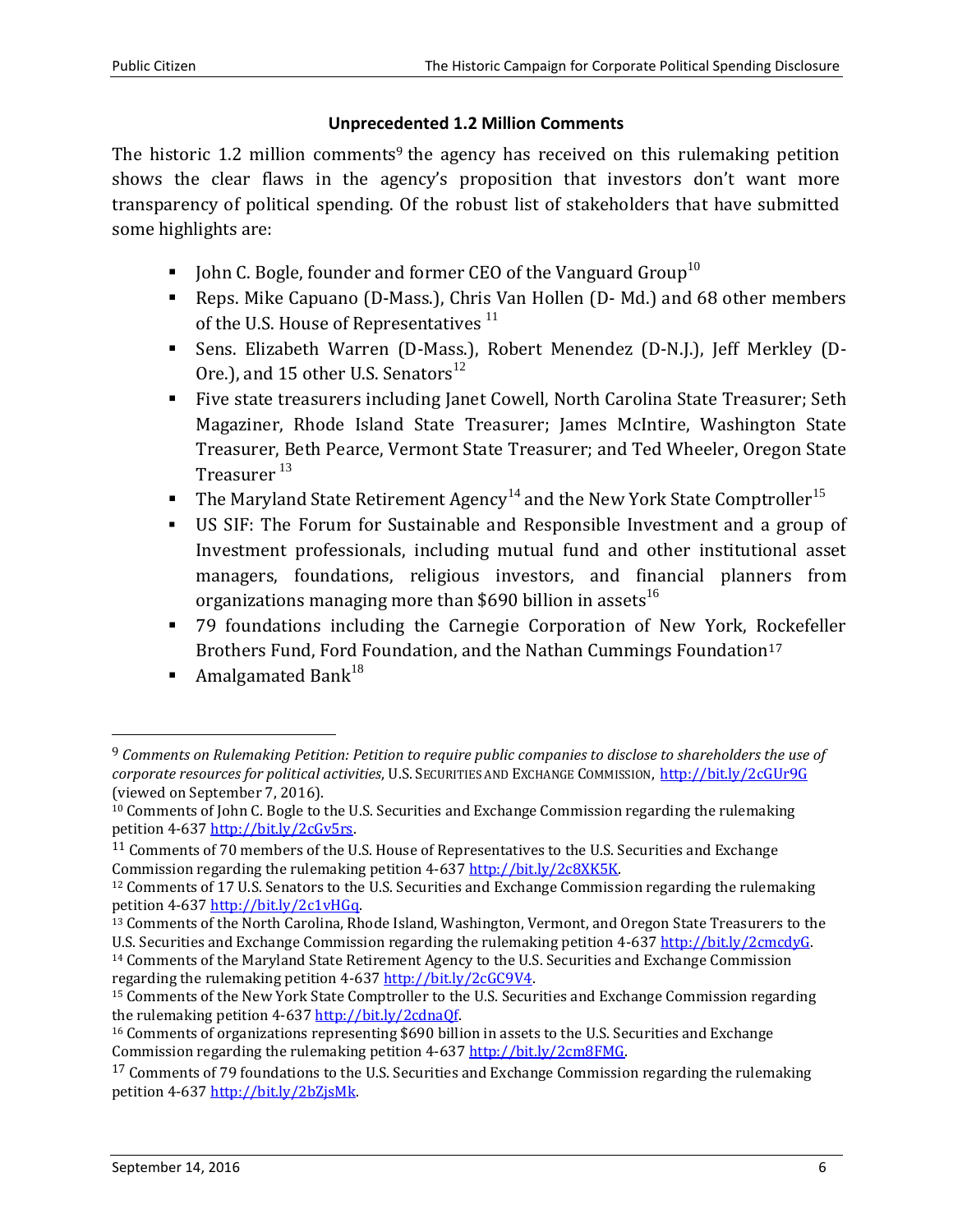- John Coates, John F. Cogan, Jr. Professor of Law and Economics at Harvard Law  $School<sup>19</sup>$
- Major unions including the AFL- CIO,  $^{20}$  AFSCME,  $^{21}$  and the International Brotherhood of Teamsters $^{22}$

The diversity of the comments speaks to the bipartisan, common sense nature of political spending disclosure to most investors. Retail investors are concerned about the growth of their retirement savings, pension fund managers are concerned about their fiduciary responsibilities, and investors are worried about the possible risk to their investment associated with corporate political spending. All of these concerns trace their way to increased disclosure and bring this diverse group of shareholders together.

## **Research**

To support the petition, key stakeholders have also conducted research to demonstrate the viability and necessity of this rulemaking. Most notably, experts released reports on the constitutionality and materiality of increased disclosure, a preemptive cost- benefit analysis of the rulemaking to assist the agency, and the precedent for a move like this from the SEC.

**Constitutionality:** *Has the Tide Turned in Favor of Disclosure? Revealing Money in Politics after Citizens United and Doe v. Reed* by Ciara Torres-Spelliscy, Stetson University College of Law.

"The Supreme Court was very sympathetic to disclosure and disclaimers in Citizens United, saying, '[W]e reject [the] contention that the disclosure requirements must be limited to speech that is the functional equivalent of express advocacy.' Instead, Citizens United gave a full-throated endorsement of disclosure based on both the voters' informational interest as well as, in the case of corporations, the shareholders' interest in holding corporations accountable for their political spending. The Supreme Court also upheld disclosure information about ballot measure petition signatories in Doe v. Reed in 2010. The key state interest that campaign finance disclosure laws serve is informing the average voter who

l

<sup>18</sup> Comments of Amalgamated Bank to the U.S. Securities and Exchange Commission regarding the rulemaking petition 4-63[7 http://bit.ly/2cdcWwZ.](http://bit.ly/2cdcWwZ)

 $19$  Comments of John Coates to the U.S. Securities and Exchange Commission regarding the rulemaking petition 4-63[7 http://bit.ly/2cmeNo9.](http://bit.ly/2cmeNo9)

<sup>20</sup> Comments of the AFL- CIO to the U.S. Securities and Exchange Commission regarding the rulemaking petition 4-63[7 http://bit.ly/2cFJYY4.](http://bit.ly/2cFJYY4)

<sup>&</sup>lt;sup>21</sup> Comments of AFSCME to the U.S. Securities and Exchange Commission regarding the rulemaking petition 4-637 [http://bit.ly/2codKTu.](http://bit.ly/2codKTu)

<sup>&</sup>lt;sup>22</sup> Comments of the International Brotherhood of Teamsters to the U.S. Securities and Exchange Commission regarding the rulemaking petition 4-63[7 http://bit.ly/2bW0ZuZ.](http://bit.ly/2bW0ZuZ)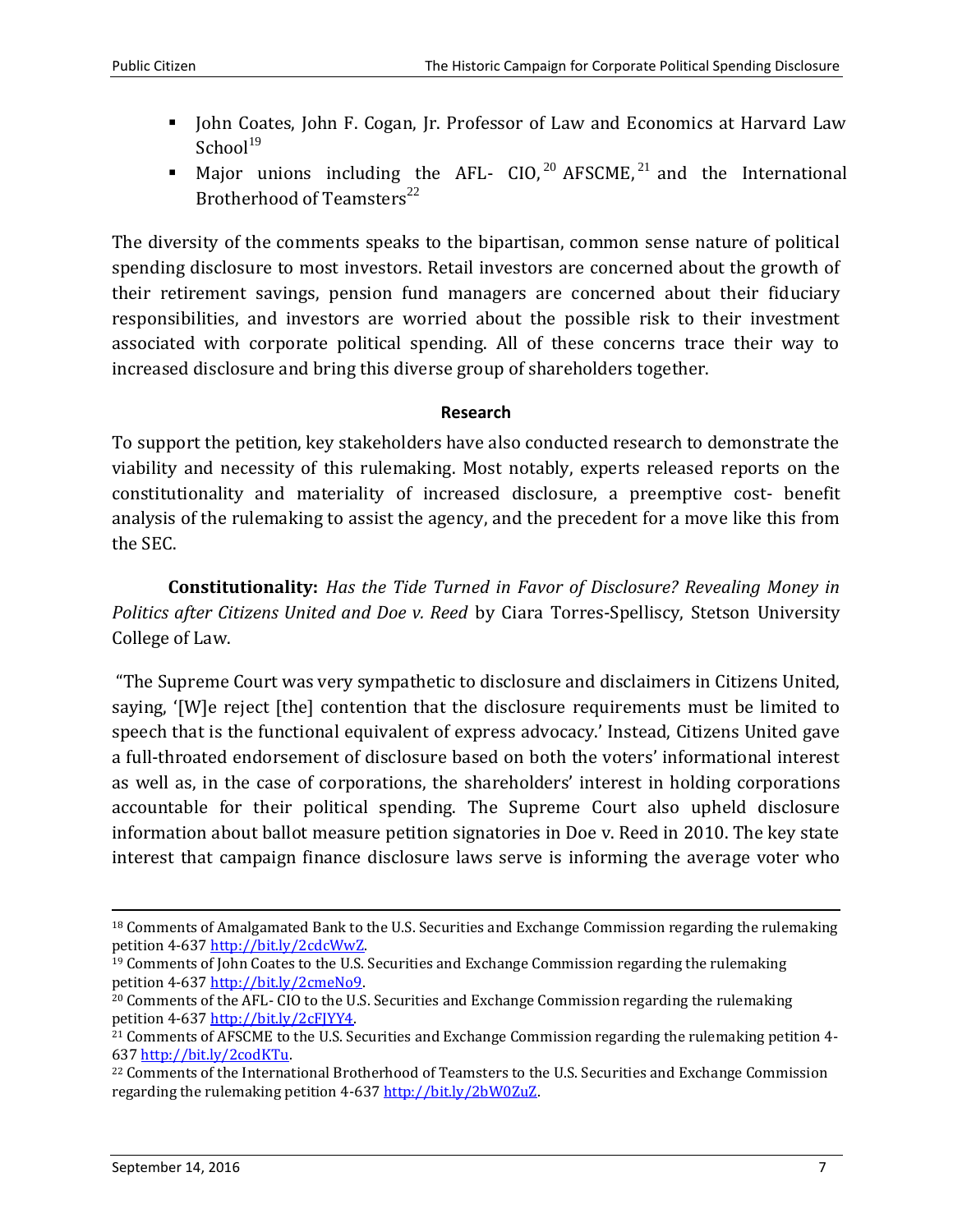paid for a given political ad so that the voter can take that information into account while assessing the ad and its argument about the upcoming election."<sup>23</sup>

**Materiality:** *In search of El Dorado: The elusive financial returns on corporate political investments* by Michael Hadani, Long Island University, and Douglas A. Schuler, Rice University.

"Although many believe that companies' political activities improve their bottom line, empirical studies have not consistently borne this out. We investigate the relationship between corporate political activity (CPA) and financial returns on a set of 943 S&P 1500 firms between 1998 to 2008. We find that firms' political investments are negatively associated with market performance and cumulative political investments worsen both market and accounting performance. Firms placing former public officials on their boards experienced inferior market performance and similar accounting performance than firms without such board members. We find, however, that CPA is positively associated with market performance for firms in regulated industries. Our results challenge the profitmaximizing assumptions underlying CPA research and focus on agency theory to better understand CPA."<sup>24</sup>

**Cost- Benefit Analysis:** *A Cost-Benefit Analysis of Corporate Political Spending Disclosure* by Susan Holmberg, Roosevelt Institute.

"Existing evidence on both the dynamics of corporate political spending and the costs and benefits of SEC mandatory disclosure in general, as well as the use of agency theory, an economic framework that highlights the asymmetric interests and knowledge between corporate managers and shareholders, indicate that the range of potential benefits of corporate political spending disclosure – to shareholders and the market – vastly outweigh the possible costs of compliance to public corporations."<sup>25</sup>

**Precedent:** *The SEC and Dark Political Money: An Historical Argument for Requiring Disclosure* by Ciara Torres-Spelliscy, Stetson University College of Law.

"The SEC has already been regulating corporate money in politics in various guises for the past forty years, and so its jurisdiction on this matter is well established. Furthermore, unlike other nations, such as the United Kingdom, the United States is uniquely ill-equipped

23Ciara Torres-Spelliscy, *Has the Tide Turned in Favor of Disclosure? Revealing Money in Politics after Citizens United and Doe v. Reed,* 27 GEORGIA STATE UNIVERSITY LAW REVIEW 1057 (July 4, 2011) [http://bit.ly/2cGkaMf.](http://bit.ly/2cGkaMf) <sup>24</sup> Michael Hadani and Douglas A. Schuler, *In search of El Dorado: The elusive financial returns on corporate* 

*political investments* 34 STRATEGIC MANAGEMENT JOURNAL 165-181 (2013[\) http://bit.ly/2cGXe2V.](http://bit.ly/2cGXe2V)

<sup>25</sup>SUSAN R.HOLMBERG, ROOSEVELT INSTITUTE, COST- BENEFIT ANALYSIS OF CORPORATE POLITICAL SPENDING DISCLOSURE, (October 30, 2013)[, http://bit.ly/2283ujT.](http://bit.ly/2283ujT)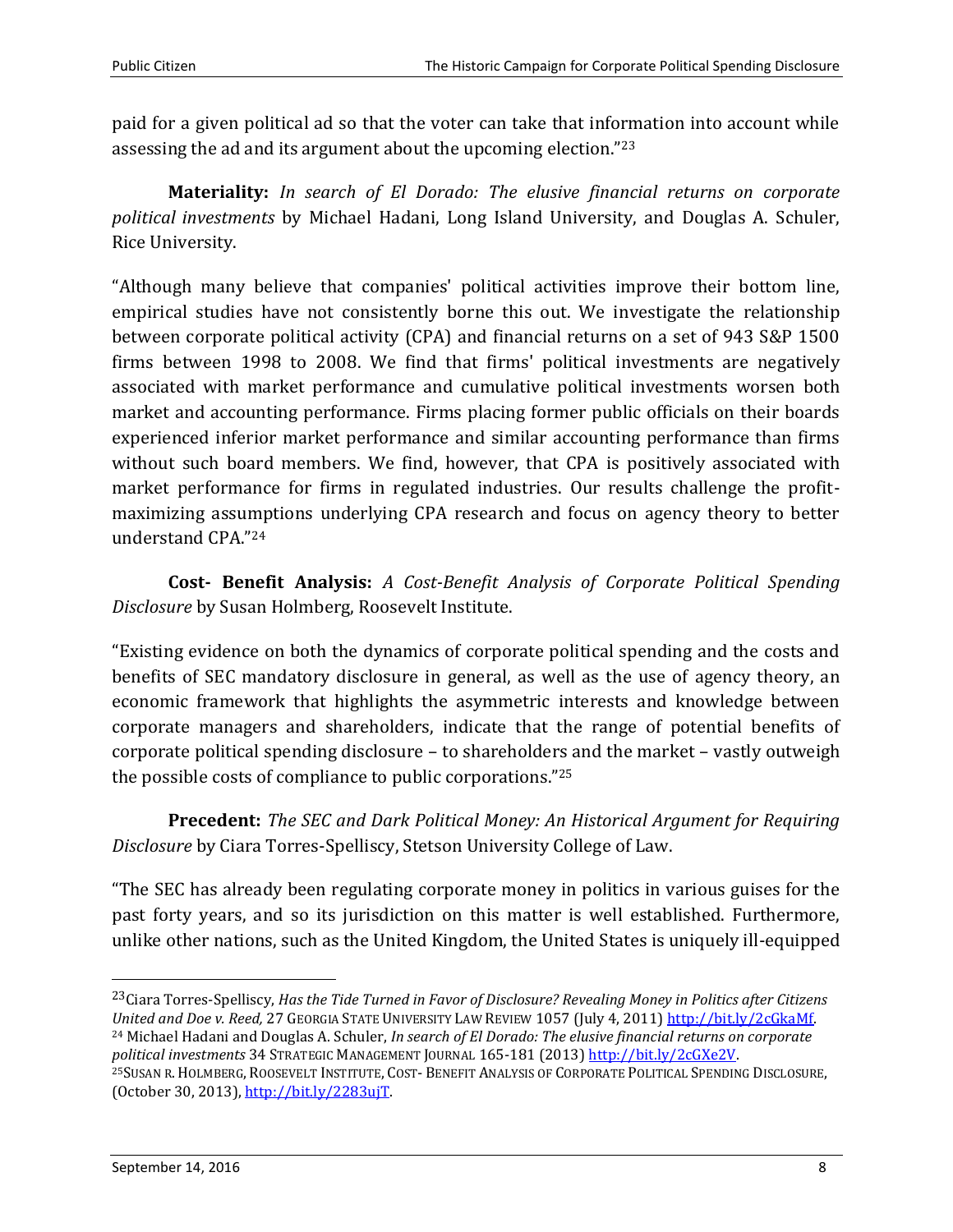to deal with the new and growing phenomenon of corporate political spending, unleashed by the Supreme Court's *Citizens United v. Federal Election Commission* decision in 2010. Much of corporate political spending had simply not been allowed in the US until recently, and thus there are no federal laws or regulations in place to ensure responsible corporate governance will be in place to cope with this type of political spending."<sup>26</sup>

In addition to these and multiple additional research papers, Stetson University professor, Ciara Torres-Spelliscy wrote a book outlining the journey of corporate speech in American politics entitled *Corporate Citizen?: An Argument for the Separation of Corporation and State*. 27

# **20,000 More Comments**

In December of 2013 the SEC launched an initiative "to comprehensively review … [corporate disclosure] requirements and make recommendations on how to update them to facilitate timely, material disclosure by companies and shareholders' access to that information."<sup>28</sup> Many invested stakeholders in the political disclosure rulemaking took the opportunity to comment again in support of increased corporate disclosure of this spending, and nearly 10,000 additional comments came in. <sup>29</sup> Commenters took the opportunity to encourage the agency to be cautious when considering streamlining disclosure requirements, and emphasized the materiality of political spending information to investors and the increasing interest from investors in more disclosure in general.

As part of this "Disclosure Effectiveness" review, in April of 2016, the agency published a concept release specifically on Regulation S-K,<sup>30</sup> which pertains to financial statement requirements, and sought public comment. Stakeholders seized yet another moment to submit another nearly 10,000 comments<sup>31</sup> and to emphasize to the agency how important it is to investors not to rollback any of the current disclosure requirements and instead to provide investors with additional transparency.

l <sup>26</sup> CIARA TORRES-SPELLISCY, CORPORATE REFORM COALITION, THE SEC AND DARK POLITICAL MONEY: AN HISTORICAL ARGUMENT FOR REQUIRING DISCLOSURE, at 4 (June 18, 2013) [http://bit.ly/2cljzBh.](http://bit.ly/2cljzBh)

<sup>&</sup>lt;sup>27</sup> CIARA TORRES-SPELLISCY, CORPORATE CITIZEN?: AN ARGUMENT FOR THE SEPARATION OF CORPORATION AND STATE (July 25, 2016) <http://bit.ly/2cqYIfO>.

<sup>28</sup> *Disclosure Effectiveness*, U.S. SECURITIES AND EXCHANGE COMMISSION[, http://bit.ly/2bUMr2L](http://bit.ly/2bUMr2L) (July 15, 2016). <sup>29</sup> *Comments on Disclosure Effectiveness,* U.S. SECURITIES AND EXCHANGE COMMISSION[, http://bit.ly/2cebA8x](http://bit.ly/2cebA8x)

<sup>(</sup>viewed on September 7, 2016).

<sup>30</sup> *Business and Financial Disclosure Required by Regulation S-K*, FEDERAL REGISTER, <http://bit.ly/2cGkPgy> (April 22, 2016).

<sup>31</sup> *Comments on Concept Release: Business and Financial Disclosure Required by Regulation S-K,* U.S. SECURITIES AND EXCHANGE COMMISSION, [HTTP](http://bit.ly/2cgsuTZ)://BIT.LY/2CGSUTZ (September 1, 2016).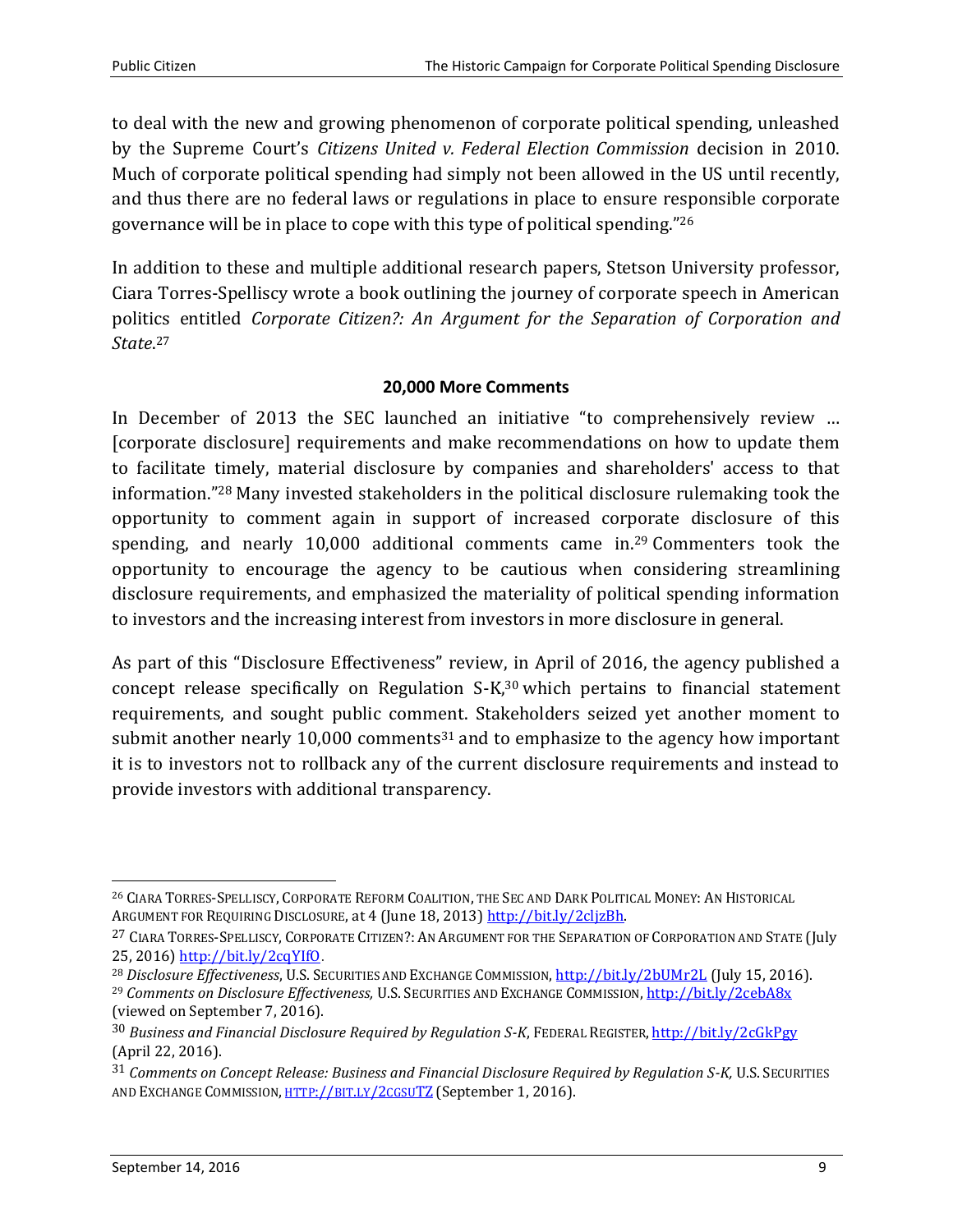# **The Fight on Capitol Hill**

In 2016, Congressional Republicans inserted a policy rider into the FY 2016 budget negotiations that stopped the SEC from finalizing the rulemaking on corporate political spending disclosure. While troubling, the language of the rider did not prohibit the agency from carrying out steps to continue progress on the rule in 2016.<sup>32</sup> In response to this move by Republicans, Senators Schumer, Menendez, Warren, Merkley, and others expressed their commitment to corporate disclosure of political spending and have been pushing the appropriations committee and leadership to remove the inappropriate policy rider.<sup>33</sup>

This issue's importance to the Senate Banking committee has come up over and over again. One high profile example occurred during the confirmation hearings of SEC nominees Hester Pierce and Lisa Fairfax. Because of the nominees' weak commitment to the rulemaking, the coalition's Senate champions voiced opposition against moving the nominees out of committee and their nomination process has been stalled ever since.

In June of 2016, the Senators spoke out again. The current SEC Chair, Mary Jo White, appeared before the Senate Banking Committee, and the Senate champions made clear their dissatisfaction with her inaction on the disclosure rulemaking. Senator Schumer went so far as to say that she was "hurting America"<sup>34</sup> by allowing corporations to continue to spend secretly to influence politics. Senator Warren piled on by accusing the Chair of putting "the interest of the Chamber of Commerce and its big business members at the top of your priority list."<sup>35</sup>

As Congress works on negotiations on the FY 2017 budget, the Senators and Representatives are poised to fight to remove the harmful rider.

#### **Press**

As the impossible to ignore influence of money in politics has risen in prominence in the national dialogue, the press has covered the issue of corporate political spending and this particular solution with increasing frequency.

Prominent Harvard professors John Coates, Lucien Bebchuck, and Robert Jackson Jr. have written multiple articles for the *The Harvard Law School Forum on Corporate Governance and Financial Regulation* on corporate political spending disclosure. Other notable pieces

<sup>32</sup> Press Release, Public Citizen, *Corporate Reform Coalition: Corporate Political Spending Disclosure Rule Can Proceed Despite Omnibus Rider* (December 22, 2015), [http://bit.ly/2bXmikR.](http://bit.ly/2bXmikR) <sup>33</sup> *Id.*

<sup>34</sup> Peter Schroeder, *Democrats brawl with SEC chief,* THE HILL (June 14, 2016), [http://bit.ly/1Ucfy2t.](http://bit.ly/1Ucfy2t) <sup>35</sup> *Id.*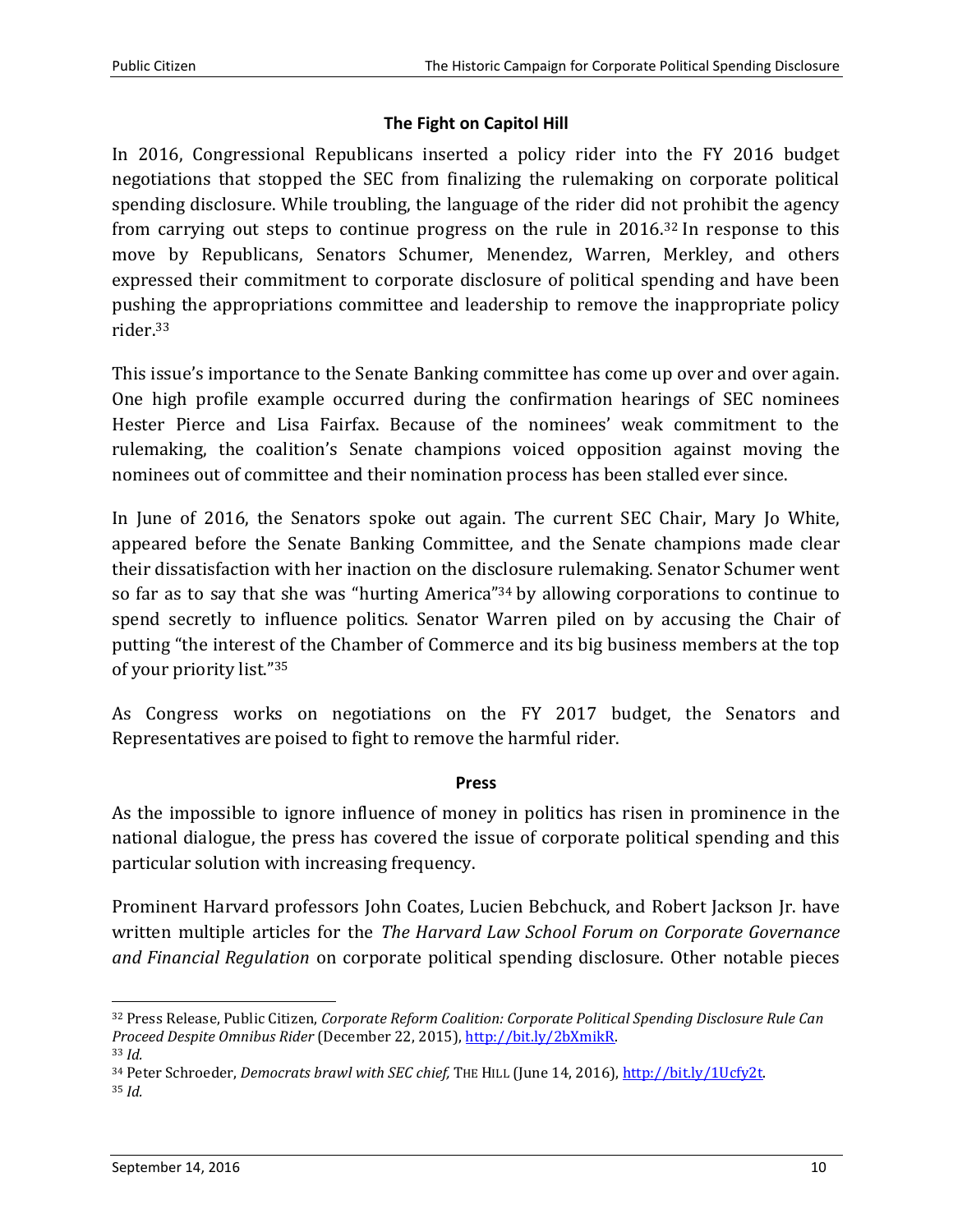on disclosure include two op eds in the *New York Times*, one by Vanguard Founder, John C. Bogle<sup>36</sup> and the other by New York State Comptroller Thomas DiNapoli and Bill de Blasio who was New York City Public Advocate at the time.<sup>37</sup>

Reporters have written about the campaign in major news outlets including the *New York Times, Wall Street Journal, Fortune, Los Angeles Times, Washington Post, The Guardian, Reuters, Bloomberg, NBC News, USA Today, International Business Times, NPR, Politico, Talking Points Memo, Pensions and Investments, The Nation, Chicago Tribune, Huffington Post, Daily Beast, Salon,* and *The Hill*.

# **Looking Ahead**

Considering the great threat that secret corporate spending poses to our democracy and to investor confidence, it is imperative that the next administration and the Securities and Exchange Commission prioritize the rulemaking that will require public companies to disclose political spending. Public Citizen and its partners in the Corporate Reform Coalition will continue to demonstrate how bipartisan and common sense the rulemaking is and the diversity of the stakeholders pushing to make it happen. In order to protect investor interests and begin to correct the course of American democracy the SEC needs to stop delaying and move forward with requiring public companies to disclose their political spending immediately.

36 John C. Bogle, *The Supreme Court Had Its Say. Now Let Shareholders Decide*, NEW YORK TIMES (May 14, 2011), [http://nyti.ms/2bXtf5h.](http://nyti.ms/2bXtf5h)

<sup>37</sup> Thomas DiNapoli and Bill de Blasio, *Companies: Show Us the Money,* NEW YORK TIMES (March 20, 2013), [http://nyti.ms/2caM1SL.](http://nyti.ms/2caM1SL)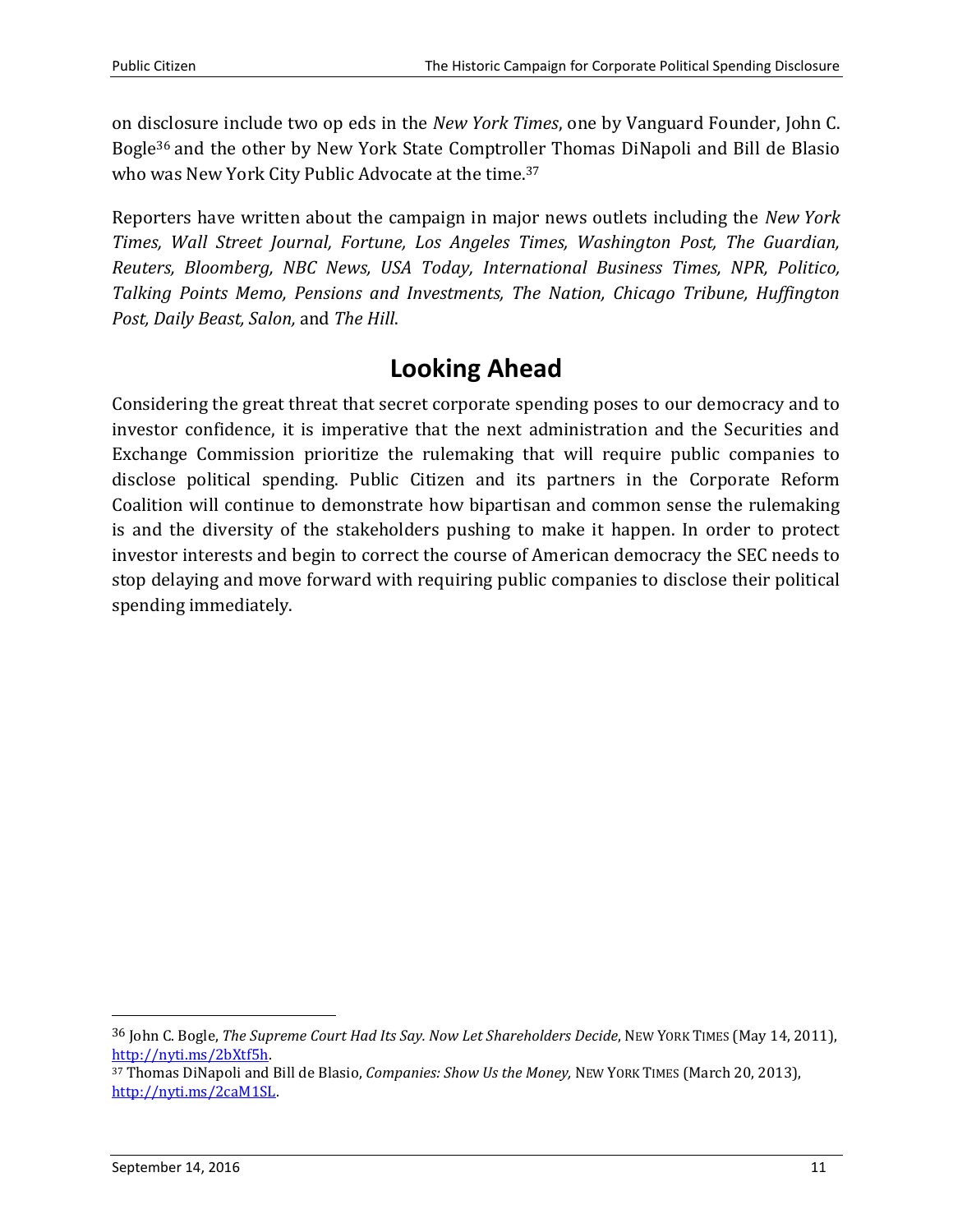# **Appendix I**

# **Selected Press clips 2011- 2016**

## **Bloomberg BNA**, *July 27, 2016*: [SEC's Disclosure Review Draws Wide Feedback](http://www.bna.com/secs-disclosure-review-n73014445333/)

"In addition to the hundreds of unique letters, the agency received almost 10,000 copies of a form letter put out by Public Citizen calling for disclosure of political spending, overseas tax payments and sustainability."

# **The Hill**, *June 14, 2016*: [Democrats brawl with SEC chief](http://thehill.com/policy/finance/283403-democrats-brawl-with-sec-chief-over-agencys-work)

"Sen. Charles Schumer (D-N.Y.) went so far as to suggest that White contributed to the political environment that enabled the rise of presumptive Republican presidential nominee Donald Trump as he excoriated her for refusing to consider rules that would require public companies to disclose any political spending…. 'You are hurting America,' he added."

## **NBC News**, *April 8, 2016*: [Democrats Block Obama's SEC Nominees Over Political Money Fight](http://www.nbcnews.com/news/us-news/democrats-block-obama-s-sec-nominees-over-political-money-fight-n552901)

"Opposition from top Senate Democrats on Thursday stalled two of President Barack Obama's picks for the Securities and Exchange Commission over whether the nominees support requiring publicly traded corporations to disclose political spending."

## **Fortune**, *September 8, 2015*: [Hillary Clinton unveils plan to curb corporate political influence](http://fortune.com/2015/09/08/hillary-to-curb-corporate-political-influence/)

"Clinton's plan calls for overturning the decision by appointing Supreme Court justices who oppose it while pushing a constitutional amendment to undo it. It endorses new legislation forcing outside groups heavily engaged in electioneering to disclose their donors — and an executive order requiring federal contractors to report all of their political spending, too. Finally, the proposal outlines a plan for empowering small donors by setting up a public matching system for their contributions."

## **Pensions and Investments**, *June 29, 2015*: [Pressure builds on disclosure](http://www.pionline.com/article/20150629/ONLINE/150629875/pressure-builds-on-disclosure)

"Advocates for an SEC rule requiring companies to disclose how much they spend on political activities are also hoping for change. When SEC Chairwoman Mary Jo White took over the agency in 2013, the SEC had on its regulatory agenda to propose a political spending rule following a petition filed in 2011 by a group of prominent law professors, which has since collected 1.2 million comments. However, the rule has since been taken off the agenda, with Ms. White pleading limited resources."

## **Reuters**, *September 4, 2014*: [Activists demand U.S. SEC rule to make companies reveal political](http://www.reuters.com/article/us-usa-election-sec-politicalspending-idUSKBN0GZ2JM20140904)  [spending](http://www.reuters.com/article/us-usa-election-sec-politicalspending-idUSKBN0GZ2JM20140904)

"A group of activists stood outside of the U.S. Securities and Exchange Commission's Washington headquarters on Thursday to scold the regulator for failing to advance a rule requiring companies to disclose their political contributions. In an hour-long press conference on the SEC's doorstep, the Corporate Reform Coalition said that more than a million comments in support of a corporate political spending disclosure rule have been sent to the SEC, a number they called 'record breaking.'"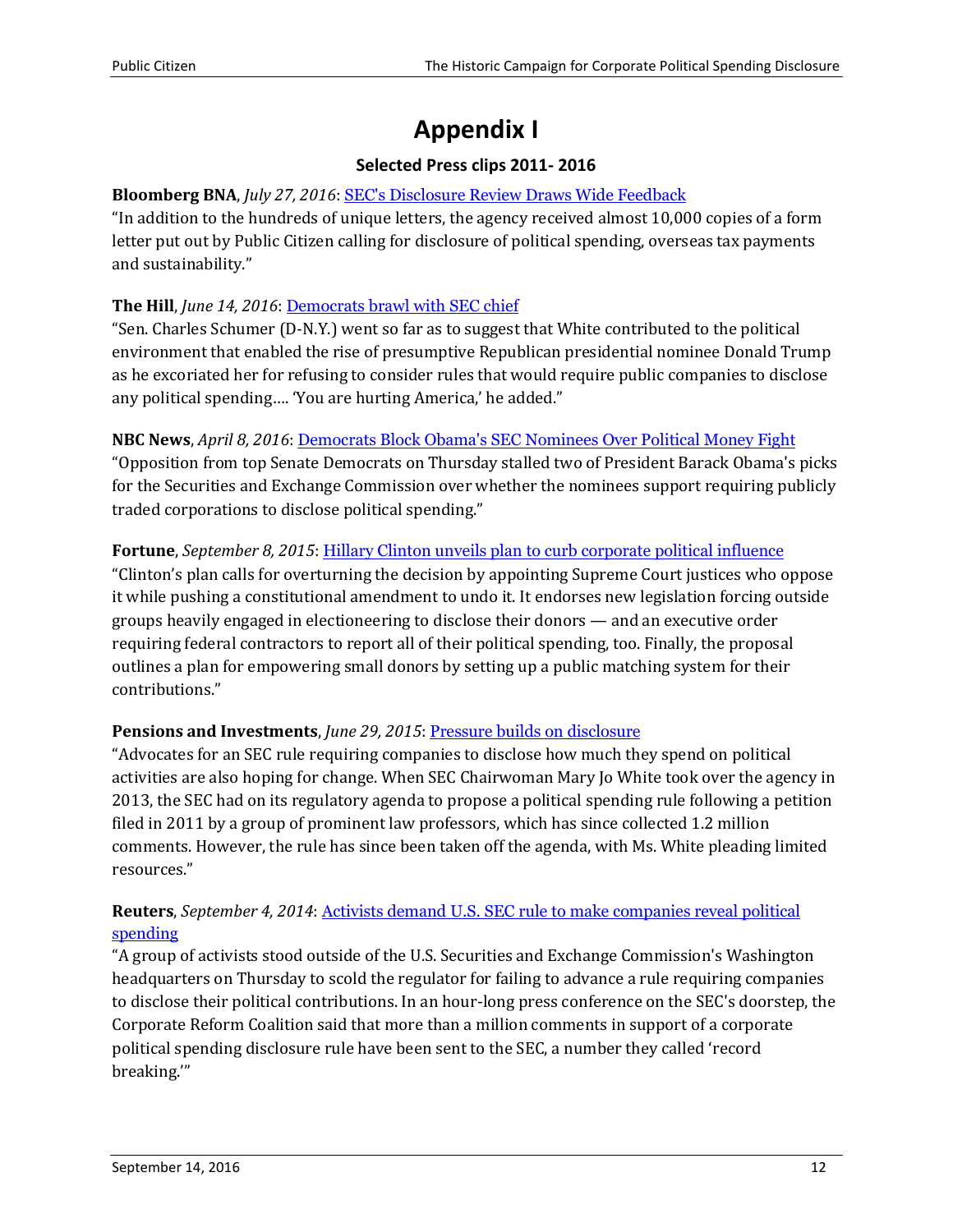#### **Wall Street Journal**, *December 3, 2013*: [Campaign-Finance Reformers Criticize SEC Move](http://blogs.wsj.com/washwire/2013/12/03/campaign-finance-reformers-criticize-sec-move/)

"Backers of the proposed rule said they were 'deeply disappointed' by the agency's decision to drop the proposal from its latest rulemaking agenda, released last week. The Corporate Reform Coalition, an umbrella group representing groups seeking to limit corporate influence in politics, demanded an explanation for the 'removal from its agenda of the most widely supported rulemaking in the SEC's history,' it said in a statement."

#### **New York Times**, *March 20, 2013*: [Companies: Show Us the Money](http://www.nytimes.com/2013/03/21/opinion/companies-show-us-the-money.html?_r=1)

Op ed by New York State comptroller Thomas P. DiNapoli and New York City public advocate Bill de Blasio

"The reform, suggested in a petition to the S.E.C. by 10 legal scholars in August 2011, would be simple: it would mandate that publicly held corporations disclose their political spending. In the months since the petition was posted, the commission has received nearly half a million comments on it — more than on any other issue in its 79-year history — that have been overwhelming in favor of the proposal. (Typically, S.E.C. rule-making petitions get fewer than 100 comments.)"

## **The Nation**, *March 26, 2012*: [Two SEC Commissioners Could Dramatically Change Campaign](https://www.thenation.com/article/two-sec-commissioners-could-dramatically-change-campaign-finance/)  [Finance](https://www.thenation.com/article/two-sec-commissioners-could-dramatically-change-campaign-finance/)

"Some campaign reformers have thus turned their attention to the Securities and Exchange Commission, urging it to pass a rule that all publicly traded companies must disclose political spending to shareholders—this would reveal exactly what business interests are trying to influence the election, and in the eyes of most experts, lead to dramatically reduced corporate electioneering."

#### **Reuters**, *February 24, 2012*: [SEC's Aguilar seeks political spending disclosures](http://www.reuters.com/article/sec-campaign-idUSW1E7N800420120224)

"U.S. securities regulators should develop a regime to require companies to disclose all of their political spending, a Securities and Exchange Commission official said on Friday. 'Requiring transparency for corporate political expenditures cannot wait a decade,' said Luis Aguilar, a Democratic commissioner, in a speech at the Practising Law Institute's annual SEC Speaks conference."

#### **Washington Post**, *September 6, 2011*: Ful[filling the promise of 'Citizens United'](https://www.washingtonpost.com/opinions/fulfilling-the-promise-of-citizens-united/2011/09/02/gIQAa4np7J_story.html?utm_term=.930ef0691530)

Op ed by Harvard Law School professor John C. Coates and Public Citizen's Congress Watch division research director Taylor Lincoln

"The Supreme Court's January 2010 Citizens United decision to permit corporations to spend unlimited sums to influence federal elections was premised on a pair of yet-unfulfilled promises: Corporations would disclose their expenditures, and shareholders would be able to police such spending. The best chance to fulfill those promises may now rest with the Securities and Exchange Commission. The SEC could require disclosure of political spending by public companies and facilitate action by shareholders to sign off on such spending."